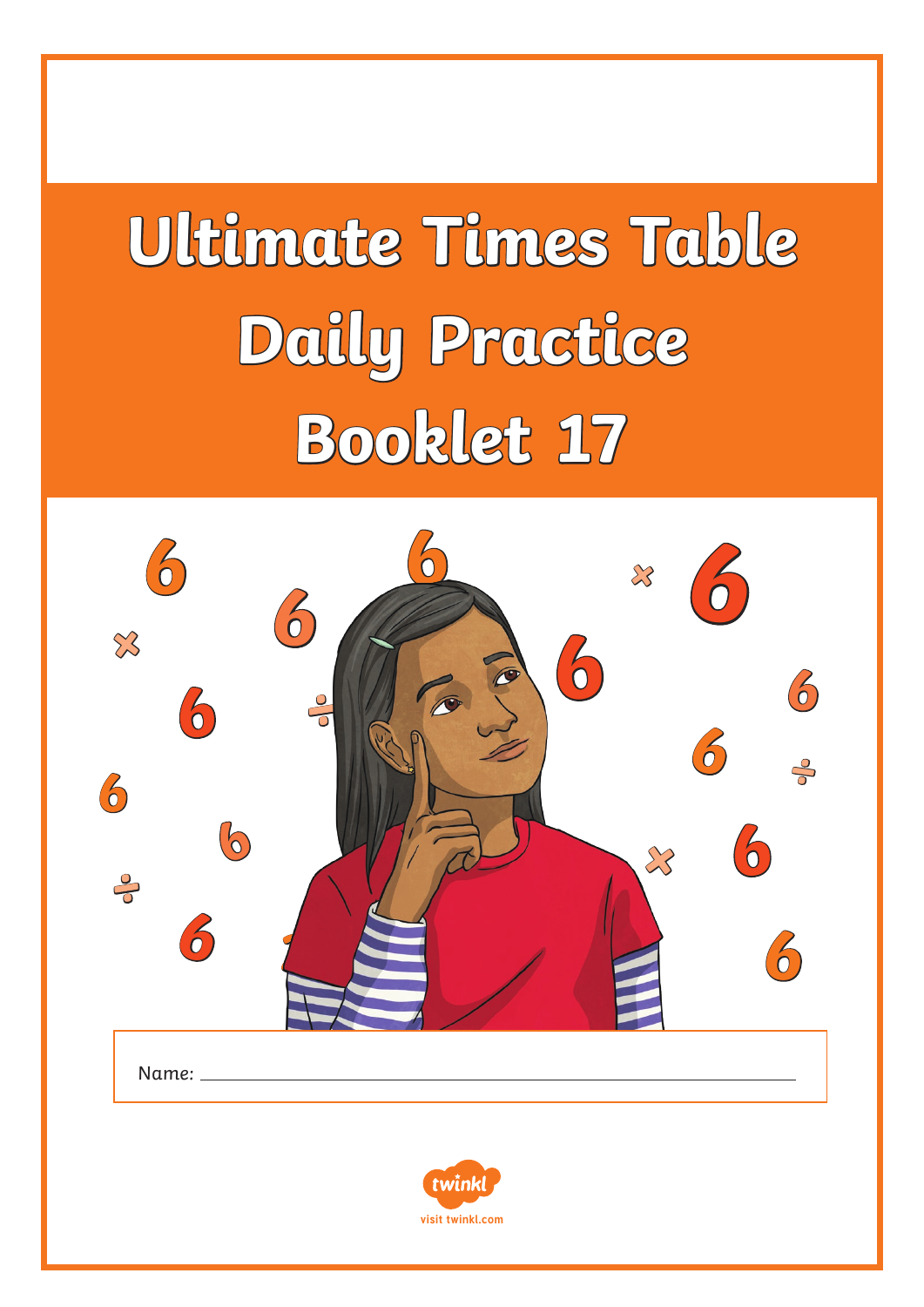## **Day 1 Challenge**

| $1 \times 6 =$ | $2 × 6 =$      | $3 \times 6 =$ |
|----------------|----------------|----------------|
| $4 × 6 =$      | $5 \times 6 =$ | $6 \times 6 =$ |
| $7 × 6 =$      | $8 × 6 =$      | $9 \times 6 =$ |
| $10 × 6 =$     | $11 × 6 =$     | $12 × 6 =$     |
| $6 ÷ 6 =$      | $12 \div 6 =$  | $18 \div 6 =$  |
| $24 \div 6 =$  | $30 \div 6 =$  | $36 \div 6 =$  |
| $42 \div 6 =$  | $48 \div 6 =$  | $54 \div 6 =$  |
| $60 \div 6 =$  | $66 \div 6 =$  | $72 \div 6 =$  |

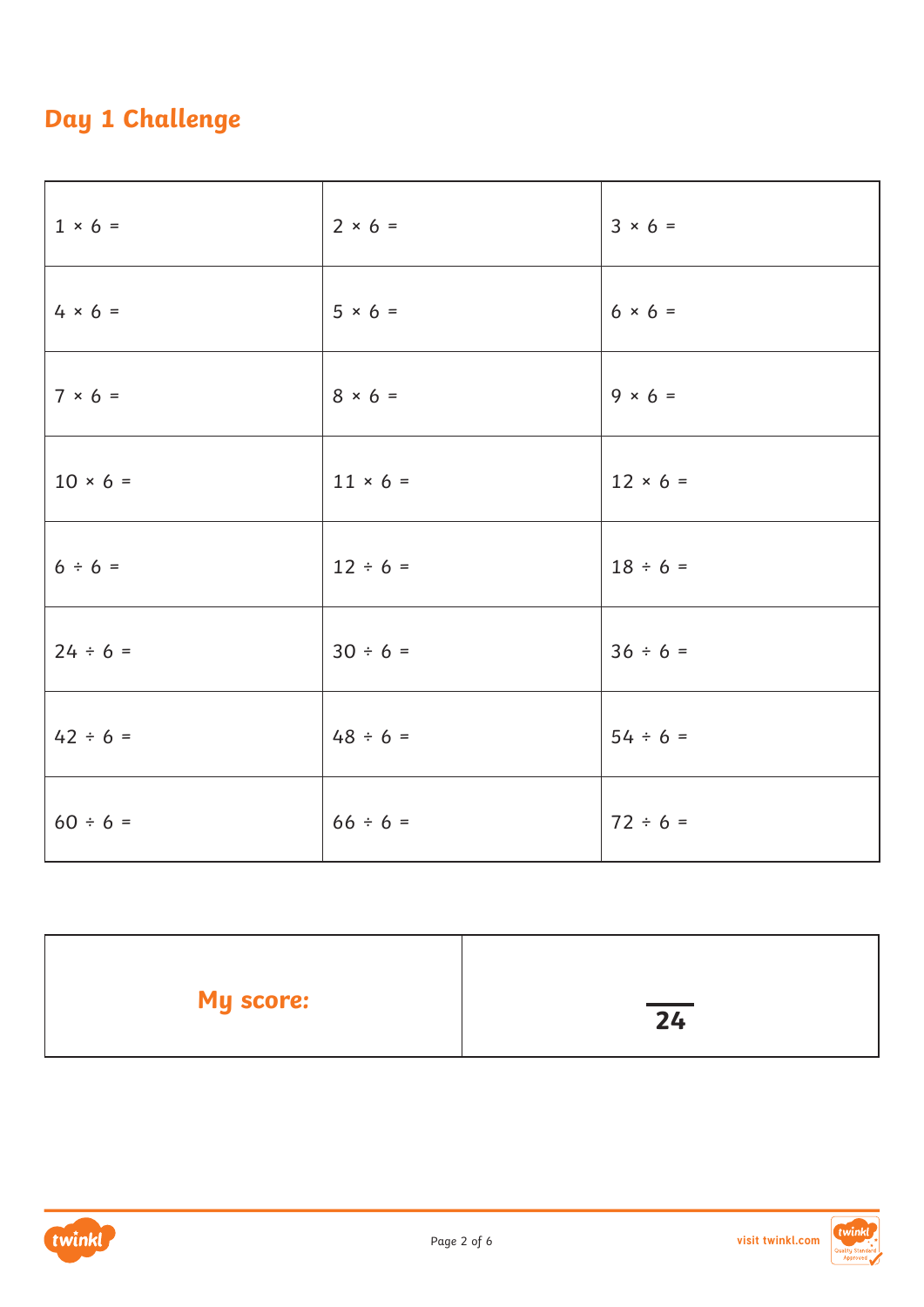## **Day 2 Challenge**

| $5 \times 6 =$ | $8 × 6 =$       | $3 × 6 =$     |
|----------------|-----------------|---------------|
| $11 × 6 =$     | $1 \times 6 =$  | $6 × 6 =$     |
| $4 × 6 =$      | $12 \times 6 =$ | $9 × 6 =$     |
| $10 × 6 =$     | $7 × 6 =$       | $2 × 6 =$     |
| $12 \div 6 =$  | $72 \div 6 =$   | $30 \div 6 =$ |
| $54 \div 6 =$  | $36 \div 6 =$   | $6 ÷ 6 =$     |
| $60 \div 6 =$  | $18 \div 6 =$   | $42 \div 6 =$ |
| $24 \div 6 =$  | $66 \div 6 =$   | $48 \div 6 =$ |

| <b>My score:</b> | $\overline{24}$ |
|------------------|-----------------|
|                  |                 |



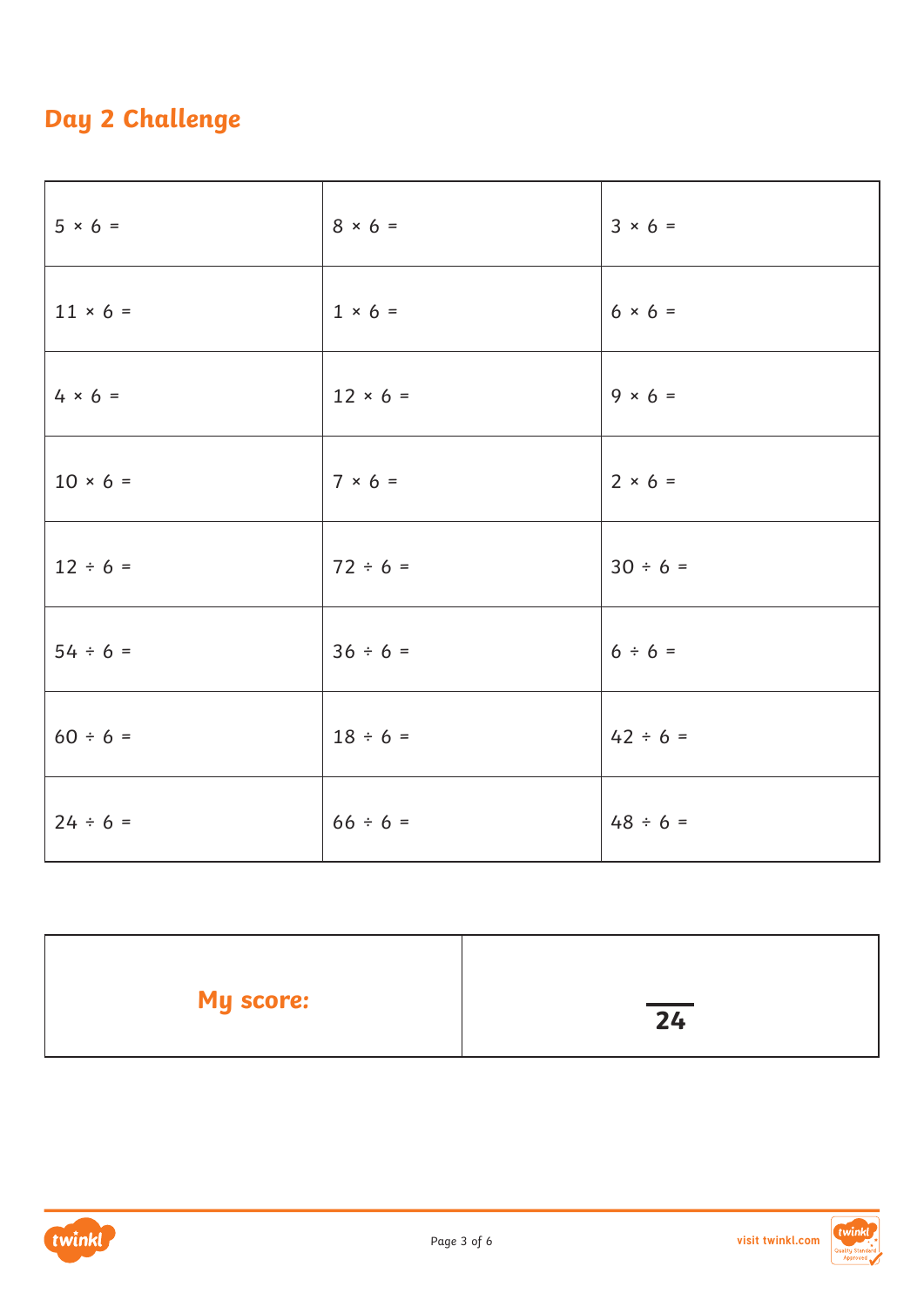## **Day 3 Challenge**

| $18 \div 6 =$  | $54 \div 6 =$  | $42 \div 6 =$  |
|----------------|----------------|----------------|
| $66 \div 6 =$  | $36 \div 6 =$  | $12 \div 6 =$  |
| $30 \div 6 =$  | $6 ÷ 6 =$      | $60 \div 6 =$  |
| $48 \div 6 =$  | $72 \div 6 =$  | $24 \div 6 =$  |
| $4 × 6 =$      | $11 × 6 =$     | $5 × 6 =$      |
| $12 × 6 =$     | $9 \times 6 =$ | $1 \times 6 =$ |
| $7 \times 6 =$ | $2 × 6 =$      | $10 × 6 =$     |
| $6 × 6 =$      | $3 × 6 =$      | $8 × 6 =$      |

| <b>My score:</b> | $\overline{24}$ |
|------------------|-----------------|
|                  |                 |



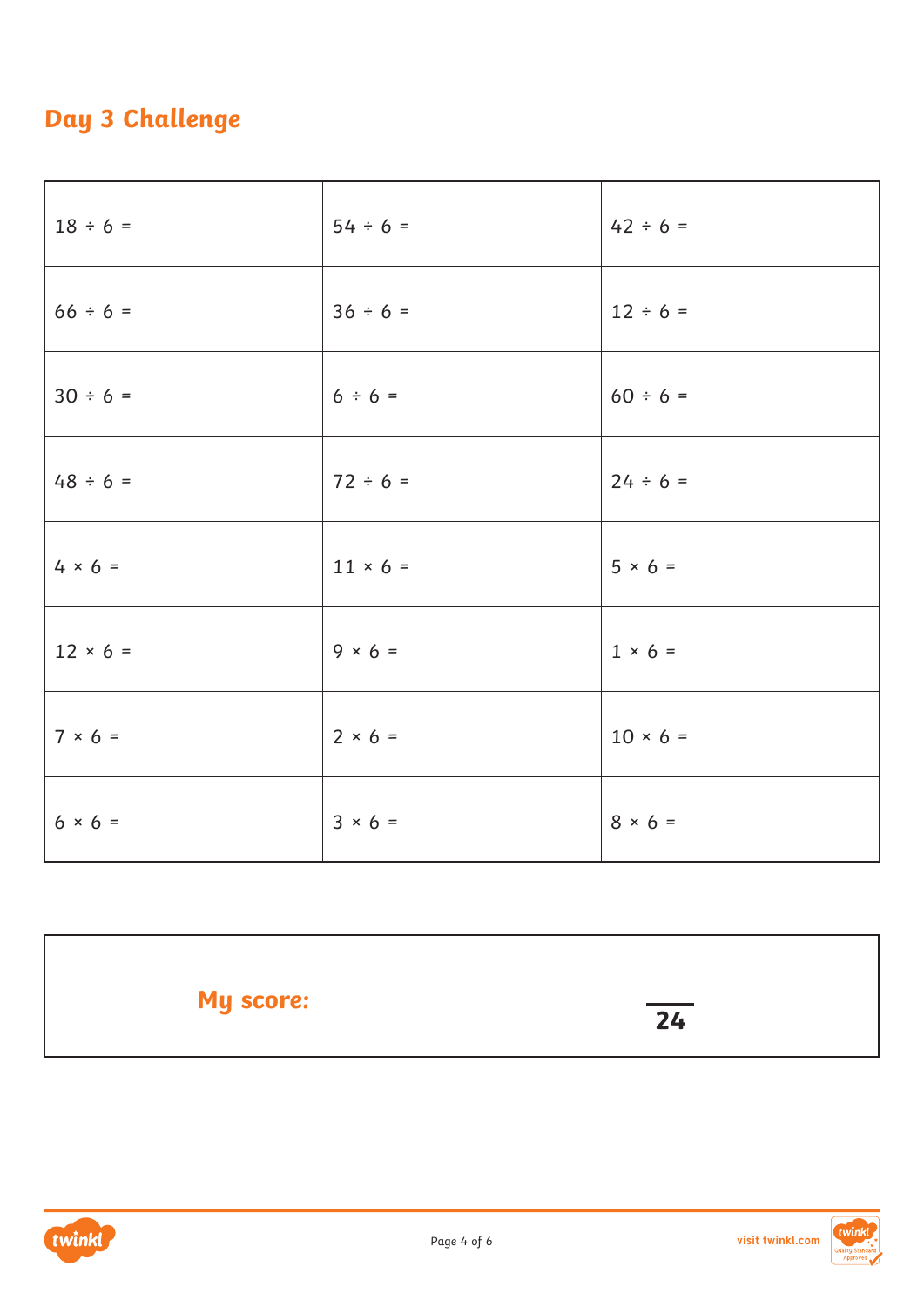## **Day 4 Challenge**

| $12 \div 6 =$  | $36 \div 6 =$  | $3 × 6 =$      |
|----------------|----------------|----------------|
| $6 \times 6 =$ | $54 \div 6 =$  | $10 × 6 =$     |
| $42 \div 6 =$  | $1 \times 6 =$ | $18 \div 6 =$  |
| $9 × 6 =$      | $72 \div 6 =$  | $6 ÷ 6 =$      |
| $24 \div 6 =$  | $11 × 6 =$     | $2 × 6 =$      |
| $4 \times 6 =$ | $7 × 6 =$      | $30 \div 6 =$  |
| $66 \div 6 =$  | $60 \div 6 =$  | $5 \times 6 =$ |
| $12 × 6 =$     | $8 × 6 =$      | $48 \div 6 =$  |

| <b>My score:</b> | $\overline{24}$ |
|------------------|-----------------|
|                  |                 |